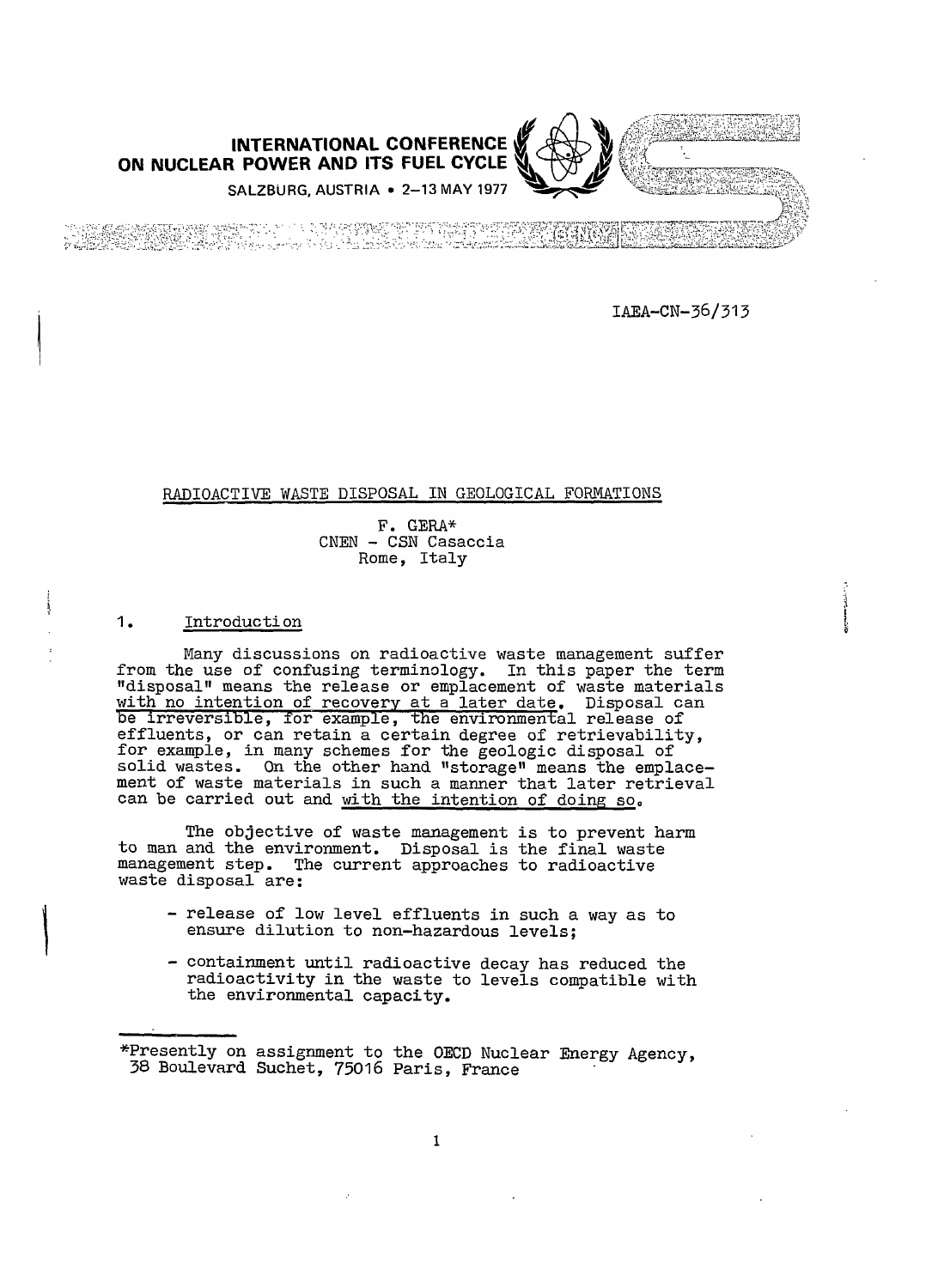For long lived wastes, only appropriate geological formations are usually considered capable of providing containment with the required reliability. The geologic disposal of liquid and even gaseous radioactive wastes has occasionally been proposed; but the present tendency is to minimize the mobility of radioactive wastes by incorporating them into solid matrices. Consequently, the main problem facing the nuclear industry is the safe disposal of solid radioactive wastes.

Several countries are experiencing active opposition to the further development of nuclear energy by vocal groups of concerned citizens. The nuclear opponents' arguments are based on the risk of accidents at nuclear plants and on the purported lack of an adequate solution for the disposal of long lived radioactive wastes. As far as the radioactive waste problem is concerned, the most frequent objections are either philosophical or technical in nature. It might not be possible to satisfy all critics on philosophical grounds since highly subjective points of view are possible; but the technical objections are often unfounded and the whole controversy is characterised by a remarkable lack of perspective.

#### 2. The Radioactive Waste Problem

By far the greatest amount of radioactive wastes will be produced by the electro-nuclear industry. Table I shows the volume and the radioactivity content of wastes resulting from the production of 1000 MW-years of electricity  $[1]$ . These data apply to light water reactors (LWRs) fuelled by enriched U02» In the case of LWRs using U02-Pu02 fuel the waste production is very similar, with the exception of transuranium (TRU) wastes and ore tailings, which are produced in amounts roughly five times greater and 30% smaller respectively.

The high level wastes (HLW) constitute the most difficult technical problem, since they combine the requirements of decay heat dissipation and long term containment. High level wastes contain more than 99.9% of non-volatile fission products, about Q.5% of uranium and plutonium, and practically all the other actinides formed in the fuel by transmutation of uranium and plutonium. Additional waste categories requiring long term containment are the cladding hulls and the TRU wastes.

In order to provide a proper perspective to the following discussion, it is essential to define the duration of required isolation of long lived wastes  $\emph{[2]}$ . A possible approach is to calculate the time required for the ingestion hazard potential in the waste to reach the level of the ingestion hazard potential associated with the natural radioactive materials that had to be mined in order to produce the fuel which gave origin to the waste. The hazard potential is assumed to be indicated by the number of limits of annual intake (LAI) present in the waste  $2j$ . These calculations, for HLW, result in time periods of a few thousand years. However at that time the inhalation hazard potential in the waste (number of LAI inhalation) would be still much greater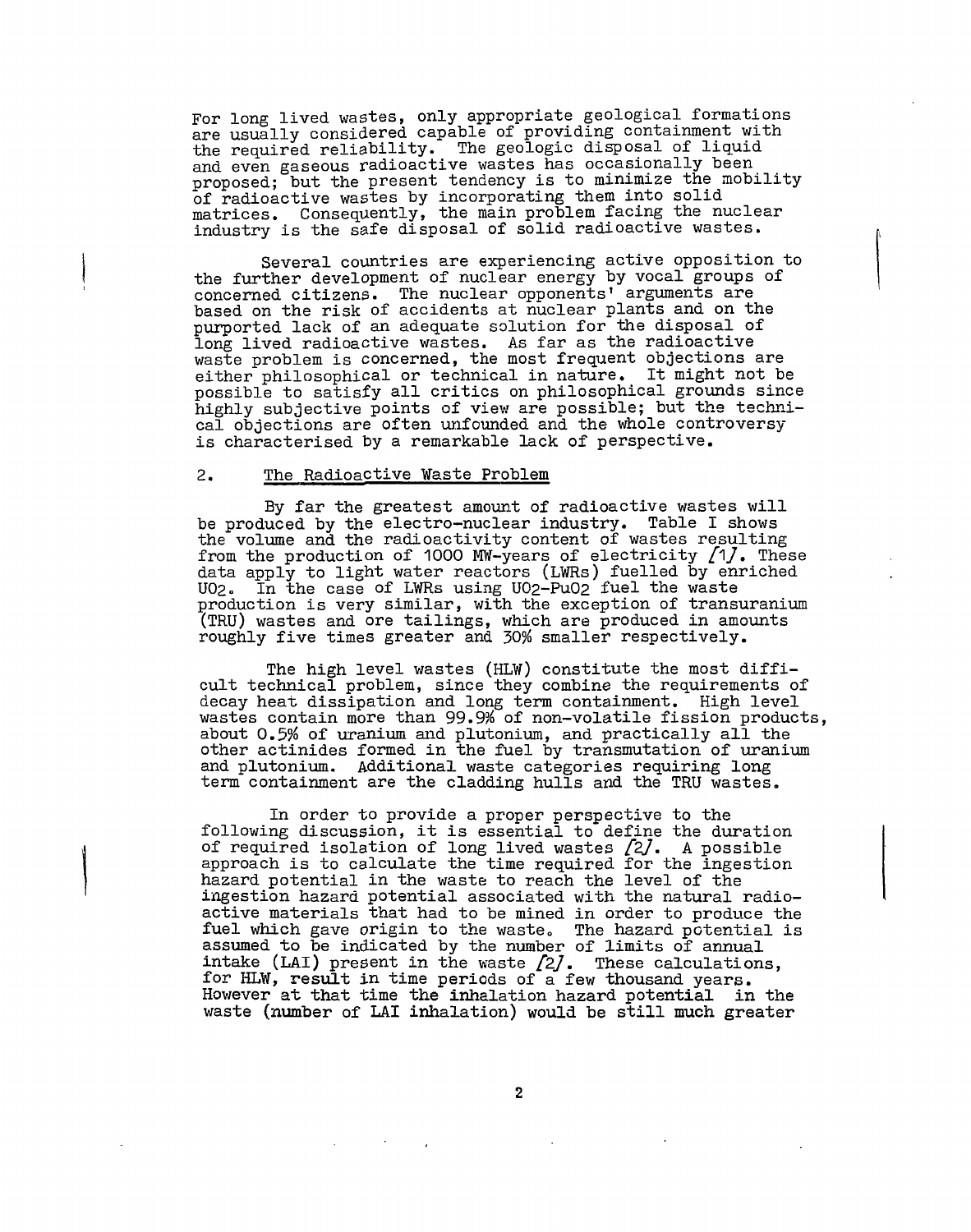| Fuel Cycle Wastes from the Generation of 1000 NW-years<br>of Electricity by Enriched UO2 Fuelled LWRs | $\ddot{\phantom{a}}$ |
|-------------------------------------------------------------------------------------------------------|----------------------|
| <u>Table I</u>                                                                                        |                      |

 $\frac{1}{2}$ 

۱

vo 03 •d $\vec{a}$ eke 5 Prom Bl

|                                | $V_{\text{c}1 \text{ume}}^{\text{l} \text{ume}}$ | Activity<br>(MCi)     | Mass of<br>Actinides<br>(tons) | Thermal<br>Power<br>(kW) |
|--------------------------------|--------------------------------------------------|-----------------------|--------------------------------|--------------------------|
| High level solidified          | 5.0                                              | rø                    | $0.19*$                        | <b>290</b>               |
| Cladding hulls                 | 2.6                                              | 0.87                  | 0.017                          | $3.6$<br>0.405           |
| Noble gases                    | 0.1                                              | 0.27                  |                                |                          |
| Iodine                         | 0.043                                            | $-0.7 \times 10^{-6}$ |                                | $6.7 \times 10^{-7}$     |
| LWR tritium (water)            | <b>140</b>                                       | 1,00074               |                                | $2.3 \times 10^{-5}$     |
| ಕ<br>F.P. tritium (solidifi    | 0.51                                             | 0.016                 |                                | 0.00057                  |
| Carbon 14                      |                                                  | $2 \times 10-5$       |                                | $\overline{1}$           |
| Low level TRU                  | 7.5                                              | 0.0035                | 0.0003                         | 0.002                    |
| Intermediate level TRU         | 8.7                                              | 0.011                 | $7.7 \times 10^{-5}$           | 0.054                    |
| evel<br>Low and intermediate 1 | 535                                              | 0.002                 |                                | 0.0065                   |
| Ore tailings                   | 57,000                                           | 0.006                 | $\frac{2}{3}$                  | 0.014                    |
|                                |                                                  |                       |                                |                          |

g5•H£Jይ<br>አ 3ludes HM\*

ł

 $\overline{\mathbf{3}}$ 

ý

 $\overline{a}$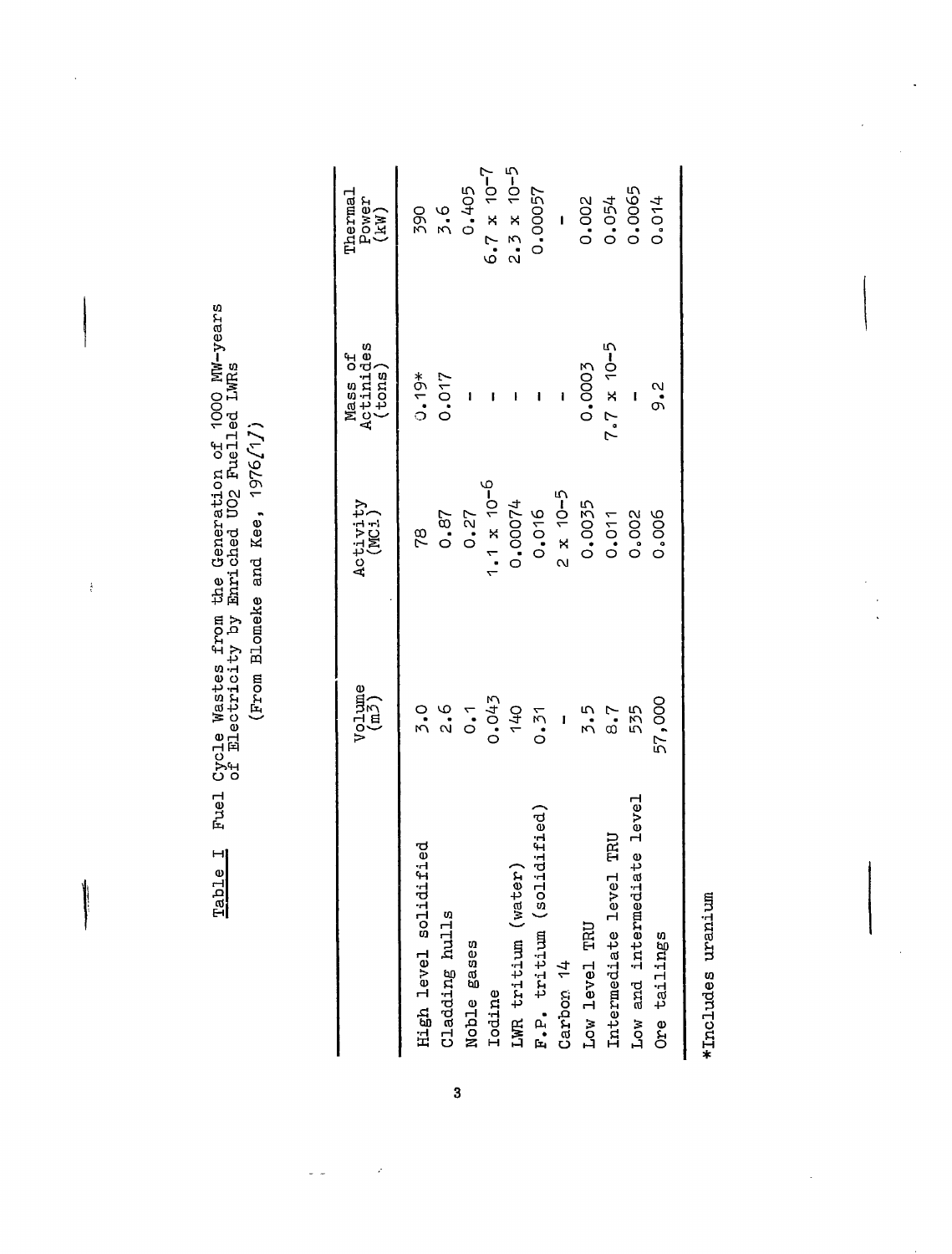than in the natural radioactive source materials; in addition, the radionuclides in the waste are in a more concentrated form and the environmental behaviour of some new elements is rather poorly known. In consideration of all this it seems wise to aim at disposal systems capable of containing the waste for significantly longer time periods. Calculation of the variation with time of the hazard potential associated with the waste shows that up to about a hundred thousand years, a significant reduction in hazard potential takes place. Afterwards, the reduction in hazard potential becomes very slow and little additional change occurs over the following few million years  $\emph{[2]}$ . These considerations seem to indicate that the disposal of long lived wastes can be appropriately designed on the basis of a containment time in the order of a hundred thousand years.

This conclusion is supported by the comparison between the ingestion hazard potentials associated with a waste repository after 100,000 years of decay and a large pile of uranium ore tailings. The assumptions are:

- The tailings pile had been accumulated in ten years of operation of an uranium mill with a nominal capacity of 7000 tons of ore per day (average ore grade 0.2% UjOs).
- The waste repository contained all HLW, cladding hulls, and TRU waste produced by the US nuclear power industry up to the year  $2010$ .

The two ingestion hazard potentials turn out to be in the same order of magnitude. Since Ra226 is the critical nuclide in both cases the comparison can be considered as fairly meaningful. Obviously, the relevant difference l Obviously, the relevant difference lies in the fact that the waste is emplaced in a geological formation at least a few hundred metres below the surface, while ore tailings are dumped at the surface where they undergo leaching and erosion; therefore today's tailings piles are certainly more hazardous than future repositories after 100,000 years of decay. The uranium ore tailings disposal practice, while apparently primitive and somewhat objectionable, is not known to have resulted in significant radiological consequences; which confirms that much less mobile waste in a 100,000 years old repository would represent a very small risk indeed.

Ore tailings are somewhat of a problem due to their large volume. Obviously the best disposal solution would be to reintroduce them underground, provided that excessive leaching by ground water would not take place.

The low and intermediate level non-transuranium bearing wastes decay to non-hazardous levels of radioactivity in a few hundred years. In consideration of their fairly large volume, they constitute mainly a logistic problem, which would be significantly alleviated by the widespread adoption of incinerators.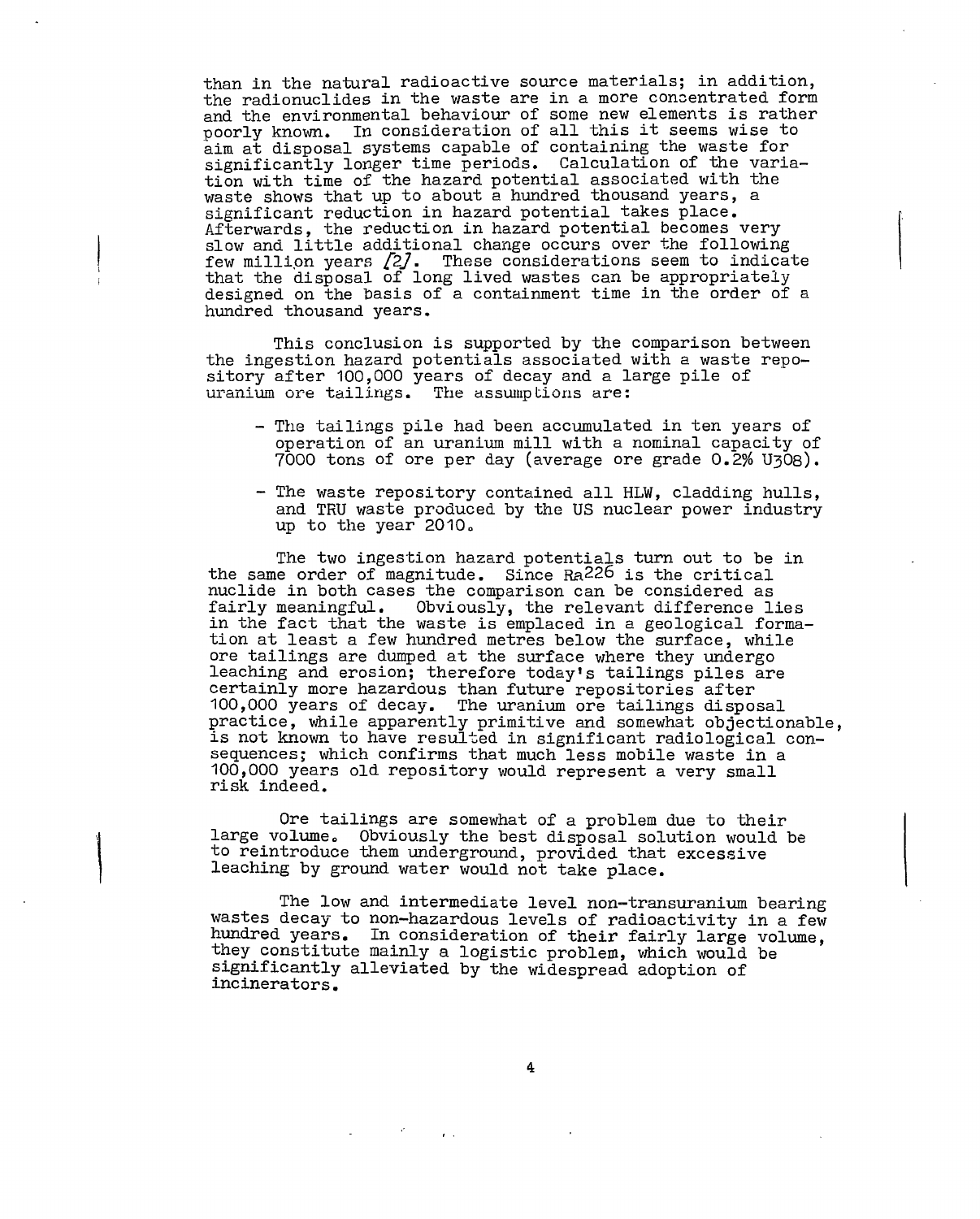The other waste categories in Table I may require specific disposal procedures, but they do not change the overall m ignitude of the waste problem.

In conclusion, the actual commitments resulting from the generation of 1000 MW-years of electricity by LWRs are:

- Disposal of some hundreds of cubic metres of short lived wastes; target containment time: a few hundred years.
- Disposal of a few tens of cubic metres of long lived wastes; target containment time: about a hundred thousand years.
- 3. The Disposal Options

For short lived wastes, the possible disposal solutions are:

- shallow land disposal in trenches or concrete pits;
- sea dumping;
- emplacement in deep cavities, free from circulating ground water.

Each one of the three alternatives can provide an adequate solution, albeit at different costs.

Shallow land disposal requires careful definition of the wastes that can be buried in order to prevent long lived nuclides from being introduced in the disposal sites in excess of pre-determined limits. Over many years of nuclear development the land areas committed to shallow disposal might become significant, which, for many countries, might turn out to be a serious problem.

The capacity of the oceans to receive properly conditioned short lived wastes without adverse consequences is indeed great. However, the practice of sea dumping meets with some philosophical objections and it is quite possible that international agreements might eventually restrict it to very low level wastes or even prohibit it.

Emplacement in deep, dry cavities is the preferred solution if suitable excavations already exist; for example, the Asse Salt Mine in the Federal Republic of Germany. If deep cavities must be produced for the special purpose of disposing of the short lived waste, this solution proves to be more expensive.

However, regardless of the disposal option implemented, present management practices, which place little emphasis on volume reduction, are noticeably near-sighted. There is little doubt that, in the future, maximum practicable volume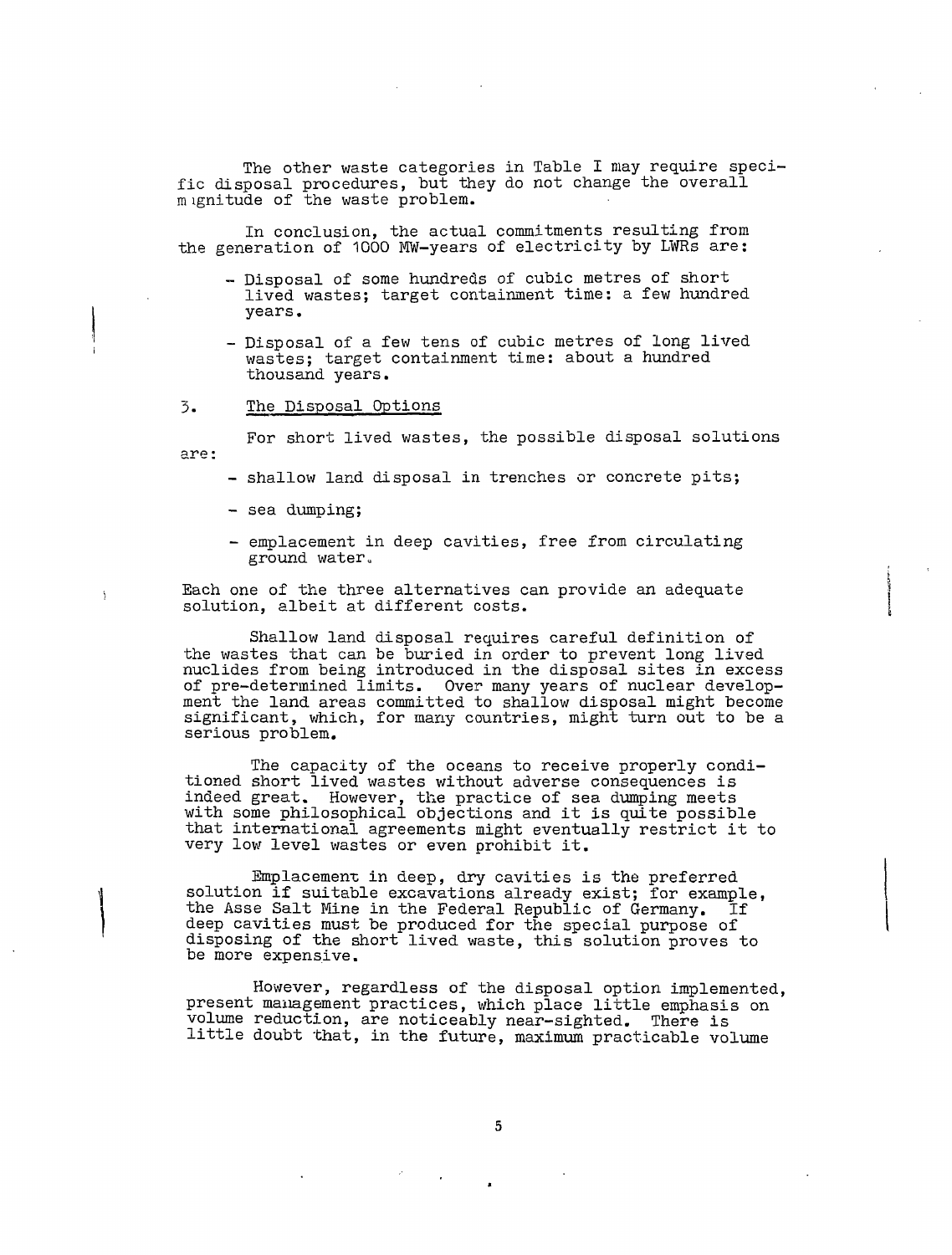reduction will be the essential requirement in the management of short lived wastes, at least in most countries.

Several concepts have been proposed in recent years for the disposal of long lived wastes. Most of them are variations on the geologic disposal theme, although some attention has also been given to more elaborate options such as waste partitioning followed by extra-terrestrial disposal or nuclear transmutation of the actinide fraction  $[3]$ . It is too early to reach a conclusion on the merit of advanced disposal concepts, since the partitioning technology is not yet completely in hand and no reliable estimates exist of the risks associated with the various management steps. It is obvious that extraterrestrial disposal and nuclear transmutation will be considered attractive options only if they can be shown to reduce the overall risk associated with waste management. far this has not been done: on the contrary, it has been maintained that the overall effect might well be an increased risk in comparison with disposal of the unpartitioned waste in appropriate deep geological formations  $\sqrt{4f}$   $\sqrt{5f}$ .

Geologic disposal concepts can be divided into various categories:

- disposal into geological formations underlying the sea bed;
- disposal in glaciated areas;
- disposal into geological formations underlying land areas.

# 3.1 §ea\_Bed

Disposal underneath the bottom of the sea, either in the sediments or in the bedrock, combines the advantages of containment within geologic media with those of remoteness from man and of an enormous dilution capacity for any radionuclides that might eventually migrate to the water column. The preferred areas would appear to be in mid-plate, mid-gyre regions of the deep ocean floor  $/6/$ . In general, the distance from the plate boundaries would provide the necessary assurance of long term tectonic stability. The emplacement technology is not yet available; but the development of viable procedures does not appear beyond the scope of human ingenuity. Disposal under the sea bed would be ideally suited to the development of international repositories, provided the philosophical objections to the concept could be overcome at the international level.

The emplacement of carefully conditioned high level waste <u>on</u> the sea bottom has been proposed by some as an additional disposal alternative. However, regardless of the technical feasibility of producing solid matrices capable of providing long term containment with the necessary reliability, the philosophical objections appear so strong that it is most doubtful that the practice will ever be authorised.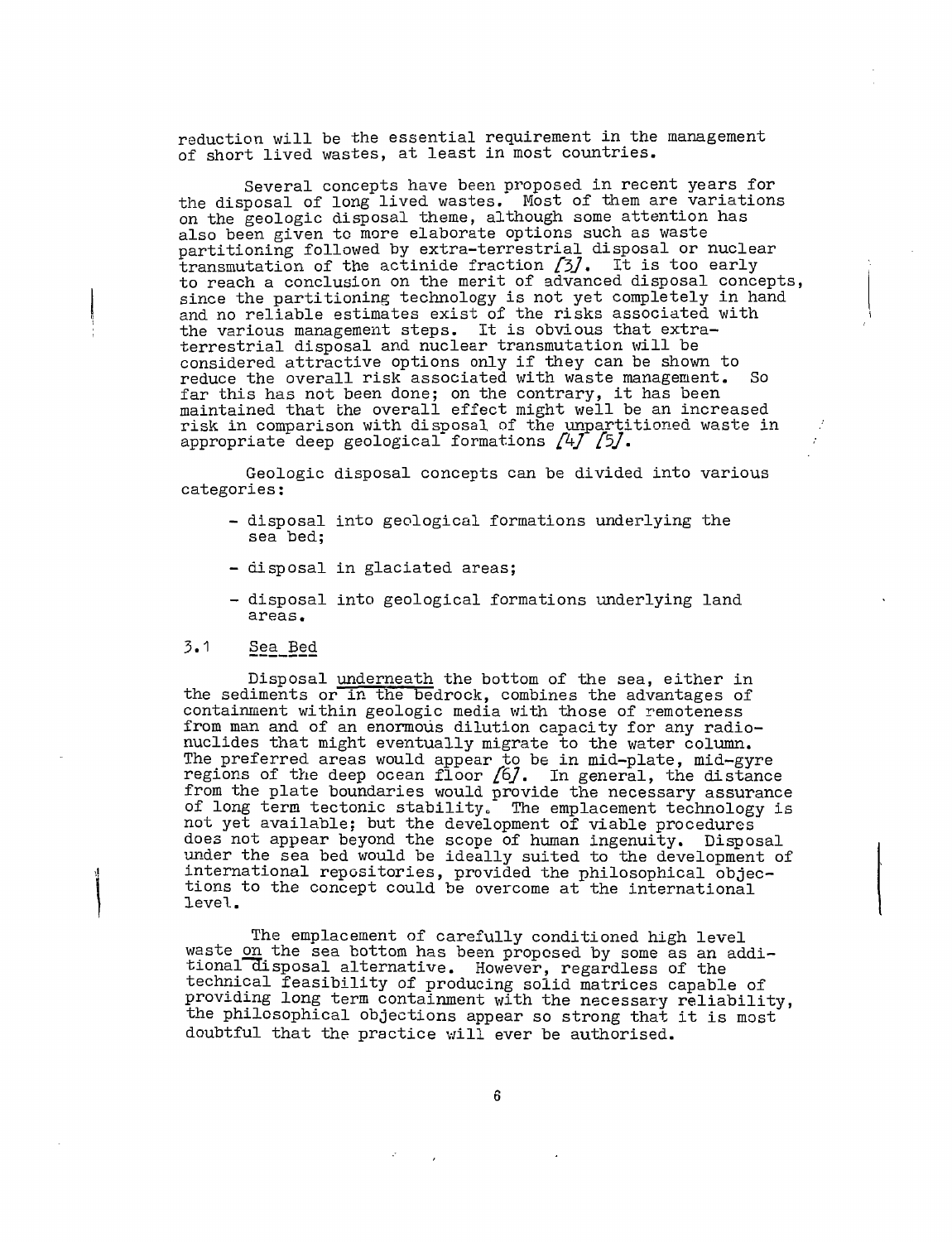# 3.2 Glaciated Areas

Various emplacement concepts have been proposed for the disposal of high level wastes in glaciated areas  $[7]$ . A typical example involves the waste container melting through the ice to the ice/rock interface and being sealed off by re-freezing of the ice behind it.

The reliability of containment could be further enhanced by emplacement of the waste in the frozen bedrock underlying the ice-sheet. This has the advantage of removing the waste from the ice-sheet which, in a geological sense, is a potentially mobile structure. Antartica is the prime candidate for these concepts as it has the advantage of great extent, a huge ice cap, no inhabitants and a hostile environment, and is therefore unlikely to be utilised by future man. It has been continually glaciated for at least 5-6 million years. The unfavourable aspects of the scheme relate to the limited understanding of the geophysics of large ice-caps and the mechanisms controlling the long term climate on earth. From a technical viewpoint the concept is feasible. However, a major investigation of the geological and hydrological aspects would be required before such a scheme could be implemented. Changes in the present international legal and political situation with regard to Antarctica would also be required to enable disposal in that area.

#### 3.3 Geological Formations Underlying Land Areas

Disposal in geological formations under land areas is obviously the easiest option. Several emplacement concepts have been proposed; some of them would require a significant developmental effort, but a few are completely feasible with present technology /3/. The best known emplacement concept is the conventional mine, consisting of a horizontal array of long pillars with the waste canisters placed in holes drilled in the floor of the intervening rooms. This concept was originally proposed for bedded salt formations, but it could be applied to different rock types as well. However, the choice of the emplacement concept is of secondary importance, provided at least one viable alternative exists. The truly important question is the capability of certain geologic formations to contain the waste for a hundred thousand years or more.

The rock types presently under consideration for the disposal of long lived wastes are:

- rock salt;

Í.

- argillaceous sediments;
- hard rocks (mostly igneous and metamcrphic, but limestone and anhydrite have also been proposed).

Ground water is the main potential vehicle for the transfer of radionuclides through the geosphere; consequently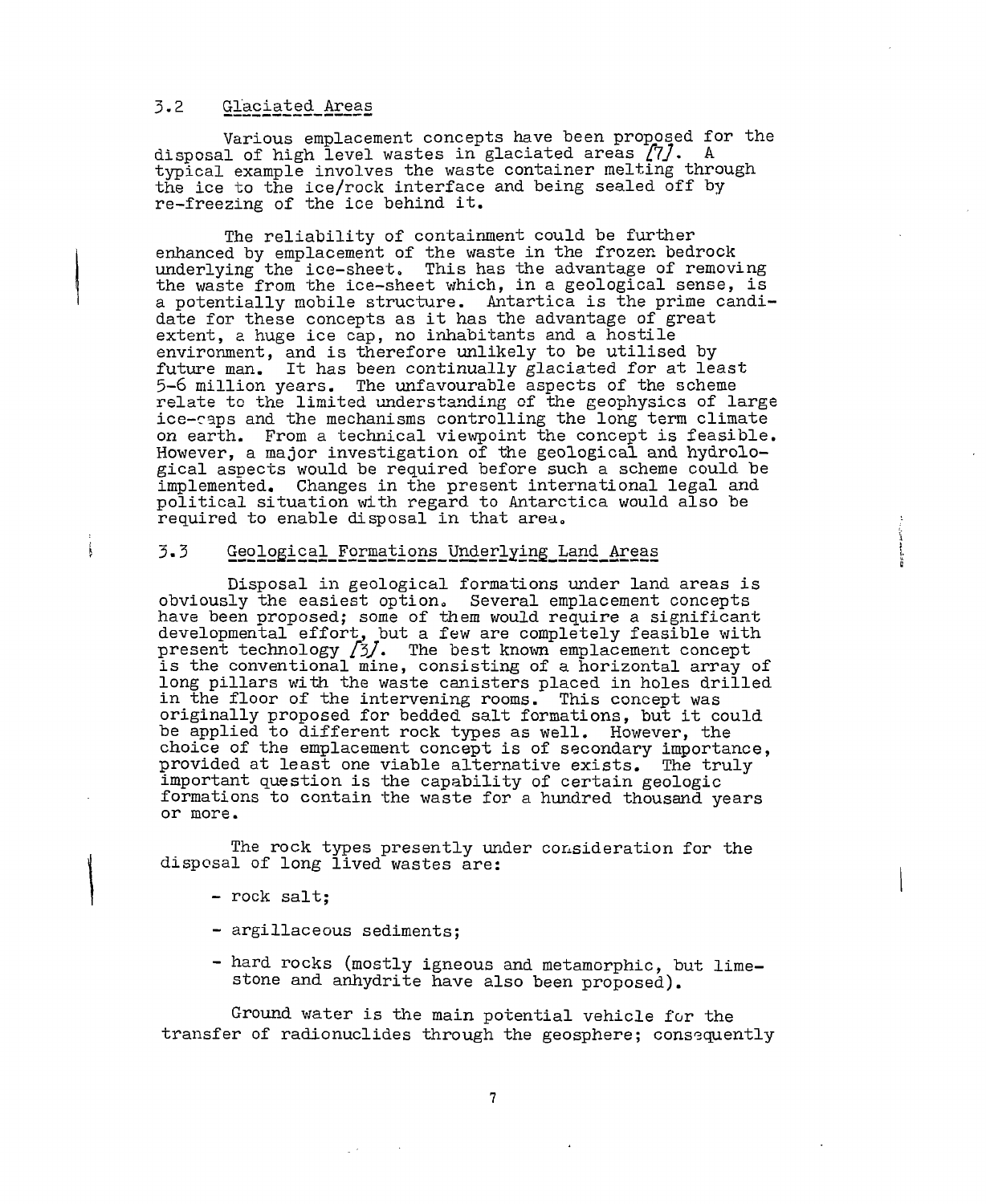the isolation of the waste from circulating ground water is the essential prerequisite of geologic disposal schemes. Many geologic environments could provide the waste with a certain degree of isolation from ground water.

Rock salt is usually completely free from circulating ground water, therefore a suitable salt formation could provide practically absolute containment of the radioactive substances. The plasticity of salt ensures that openings and fractures will be effectively sealed. On the other hand the high solubility and the potential uses, either as a raw material or as a storage medium, are considered by some as possible drawbacks.

Argillaceous sediments, at the depth of interest, are always water saturated; the velocity of the interstitial water ranges from practically zero to very low values. However, over geologic time periods water migration over significant distances is possible. The sorption capacity of clay minerals provides an effective retention mechanism and most radionuclides leached from the waste would decay within short distances. The actinides in particular would not be able to migrate at all.

The other great advantage of many argillaceous sediments is the plasticity which would provide a self-healing mechanism. The disadvantages of argillaceous formations are the mining problems and the less effective containment of certain radionuclides, for example 99Tc and 129l0 Undoubtedly there are important questions about the effects of heating and radiation on the rock and the pore fluids; this is a result of the limited  $R \& D$  effort that has been spent on disposal in argillaceous sediments. Waste in argillaceous sediments would be isolated from circulating ground water only in a relative sense, but this is not believed to jeopardize the containment capability of this rock type.

As a matter of fact, the capability of argillaceous sediments to contain the critical radionuclides over their radioactive lives has received striking confirmation by the study of the Oklo phenomenon. At Oklo, in the Gabon, uranium masses with a 235U content significantly lower than the normal value have been discovered. This can be explained only by past conditions capable of sustaining a chain reaction and the fission of the missing 235U. The uranium mineralizations are fission of the missing  $235U$ . found in a sandstone bed contained in shale. The chain reaction took place about 1.8 billion years ago, lasting approximately half a million years. Detailed geochemical studies have shown that the important long lived nuclides were effectively contained in the reaction zones. 239pu, in particular, can be proved to have decayed in the exact location of its generation.

Hard rocks can be extremely impermeable when massif; however, they are usually intersected by a network of joints and fractures, which can cause extremely high hydraulic transmissitivites. There is some evidence that in tectonically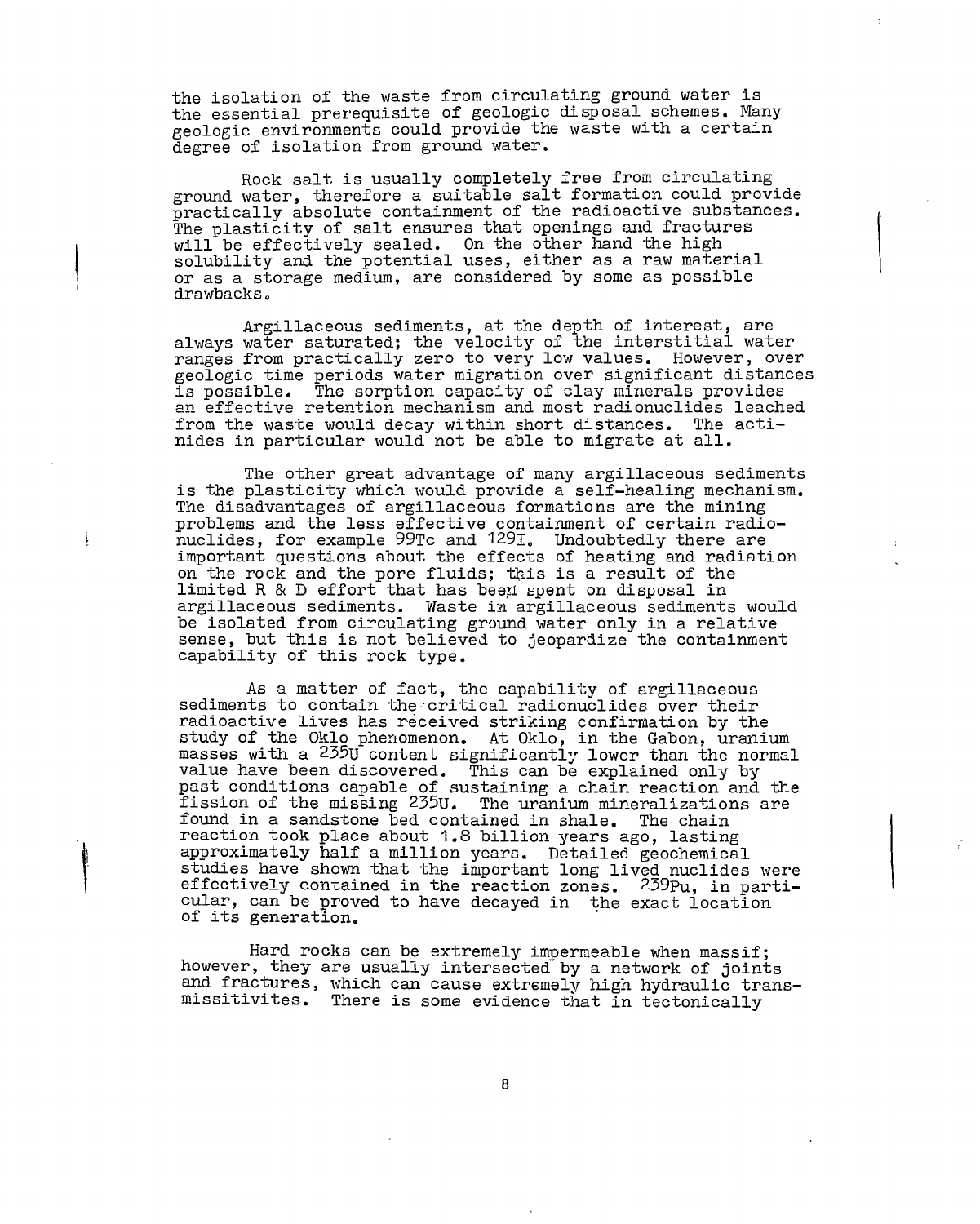stable areas crystalline formations deeper than about 1000 m can be free from circulating ground water, since the fractures are kept closed by the overburden pressure and are sealed by secondary minerals. Assuming that large masses of dry hard rocks are identified, there is no doubt that suitable procedures for the emplacement of radioactive wastes could be developed.

The lack of plasticity of hard rocks is responsible for all the difficulties that could be met with this type of rocks. Since the creep of hard rocks is negligible, no significant closure of mined cavities and shafts would take place. Consequently, the cavities back fill and the plugging of shafts and boreholes would not be self-improving with time as in plastic rocks, If tectonic movements were to take place, old fractures might be reactivated or new ones might be formed; in either case, pathways for the migration of ground water could be formed and no mechanism would be available for the sealing of the fractures, with the exception of secondary minerals deposition, which is an exceedingly slow process. In addition there are questions about the possible effects of heat on the disposal formation with particular reference to thermal expansion and its consequences for the sealed fractures. However, in particularly favourable geologic situations hard rocks might be able to provide sufficiently reliable containment even in case of faulting. An example might be an intrusive mass surrounded by thick clays. It is also likely that some of the doubts about disposal in hard rocks will be eliminated as the results of R  $\&$  D work, now being started, become available.

Regardless of the nature of the disposal formation, the safety analysis of any geologic disposal scheme will have to rely on a convincing demonstration that the wastes will be contained for at least 100,000 years. This appears to require the capability of making reliable geologic predictions. Most geologic processes are deterministic in nature; however, natural systems are so complex and geologic changes are function of so many parameters that, in practice, present capability of making reliable geologic predictions is indeed limited. On the other hand, on the basis of present rates of geologic processes and of the magnitude of geologic changes that have taken place during the Quaternary period, it is possible to estimate the maximum changes that the repository area might undergo over a 100,000 years period /8/. For example, nobody can say how many metres of overburden will be removed by erosion over the repository, or what thickness of salt will be removed by dissolution from the top of the disposal formation, or how many metres will be the total displacement on a certain fault; but sound geologic considerations permit the definition of values that cannot be exceeded in a 100,000 years period. Therefore the obvious task is to -- a resjooo jears period: Therefore and obvious wasn is<br>design a geologic disposal system capable of withstanding these extreme geologic changes without loss of waste containment.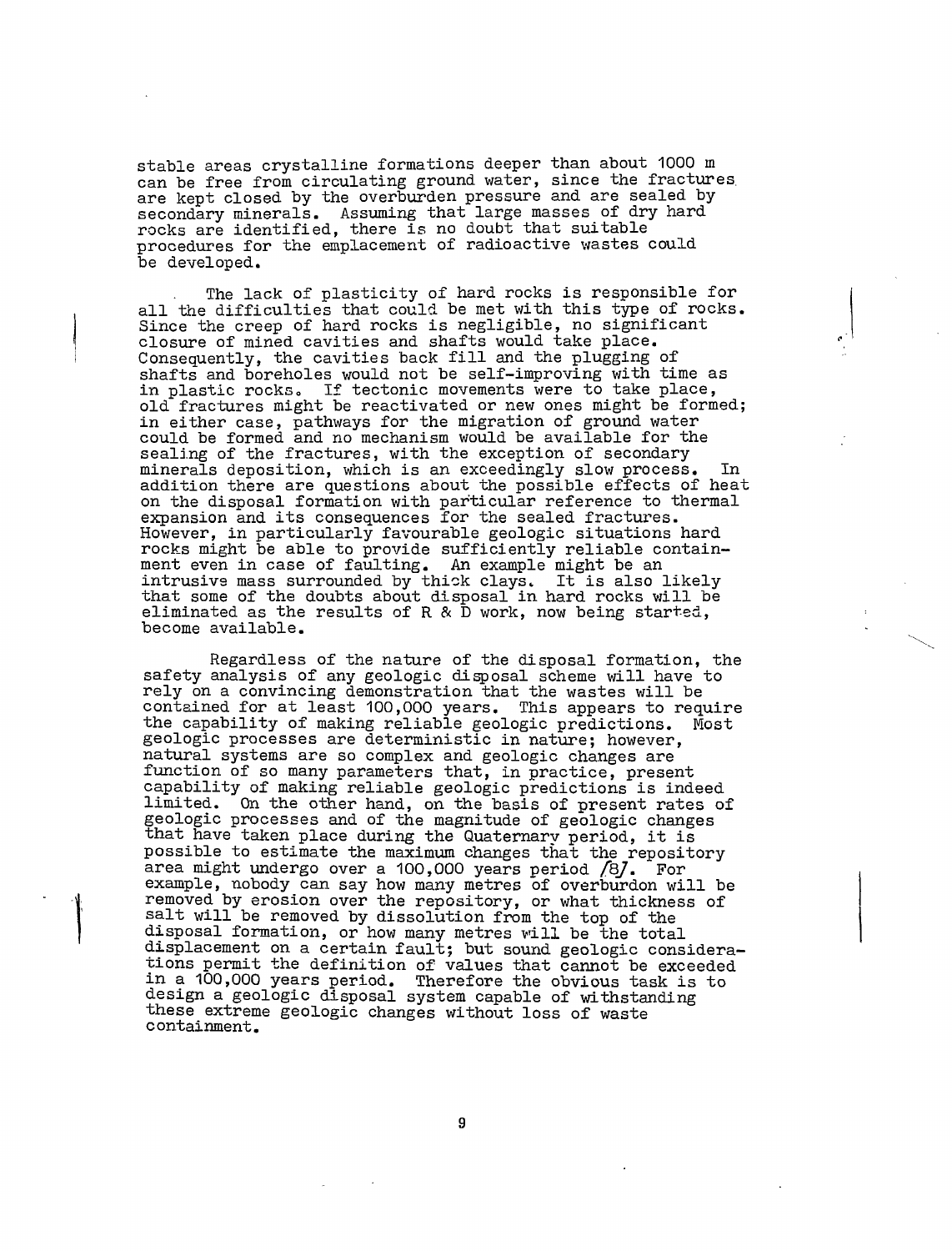It must be emphasised that the safety analysis cannot neglect the possible effects of man's actions. Future man could interfere with the waste containment system in two different ways:

- Changing the environmental parameters which control the rate of geologic processes and therefore bringing about truly exceptional changes. For example, man could induce climatic changes, or increase erosion rates, or increase the amount of ground water coming into contact with the disposal formation.
- ~ Directly intruding on the waste by drilling or mining through the disposal zone.

The first class of possible effects of human activity can be accounted for by increasing, as appropriate, the magnitude of the extreme changes that the repository must be able to withstand without loss of containment.

On the other hand, the risk of direct intrusion by man falls outside the realm of scientific analysis. The intrusion could be either intentional or accidental. An intentional intrusion would appear to presuppose the technical capability of avoiding harm and eventually of restoring the containment. An accidental intrusion would imply the loss of records about waste repositories and therefore a major break in the continuity of human society, which is quite possible over the long term. The probability of accidental intrusion, a truly imponderable event, could be minimized by selecting disposal formations in areas which appear to have negligible resource potential and which are not easily accessible. But in the end, human intrusion remains the only risk that cannot be evaluated. Therefore, there is no choice but to have faith in the technical capability of future generations and trust that if they were to run into an old repository they would also be able to take remedial actions. However, it must be emphasised that if the intrusion were to occur after a few thousand years of decay the risk would not be significantly different" irom that associated with many natural deposits of toxic substances.

## 4. Conclusions

In conclusion it is justified to reject the statement that there is no solution to the radioactive waste problem. Many geologic formations are capable of ensuring waste containment for 100,000 years or nore. The emplacement technology is completely available. Alternative emplacement technologies or more elaborate waste management schemes might become feasible in the future, but this does not affect the conclusion that geologic disposal meets the noeds of today's nuclear industry. The fact that no repository of long lived waste is presently in operation is a proof of the thoroughness of the site confirmation studies and not o:\* the lack of a viable solution. On the other hand, it must be pointed out that operation of a.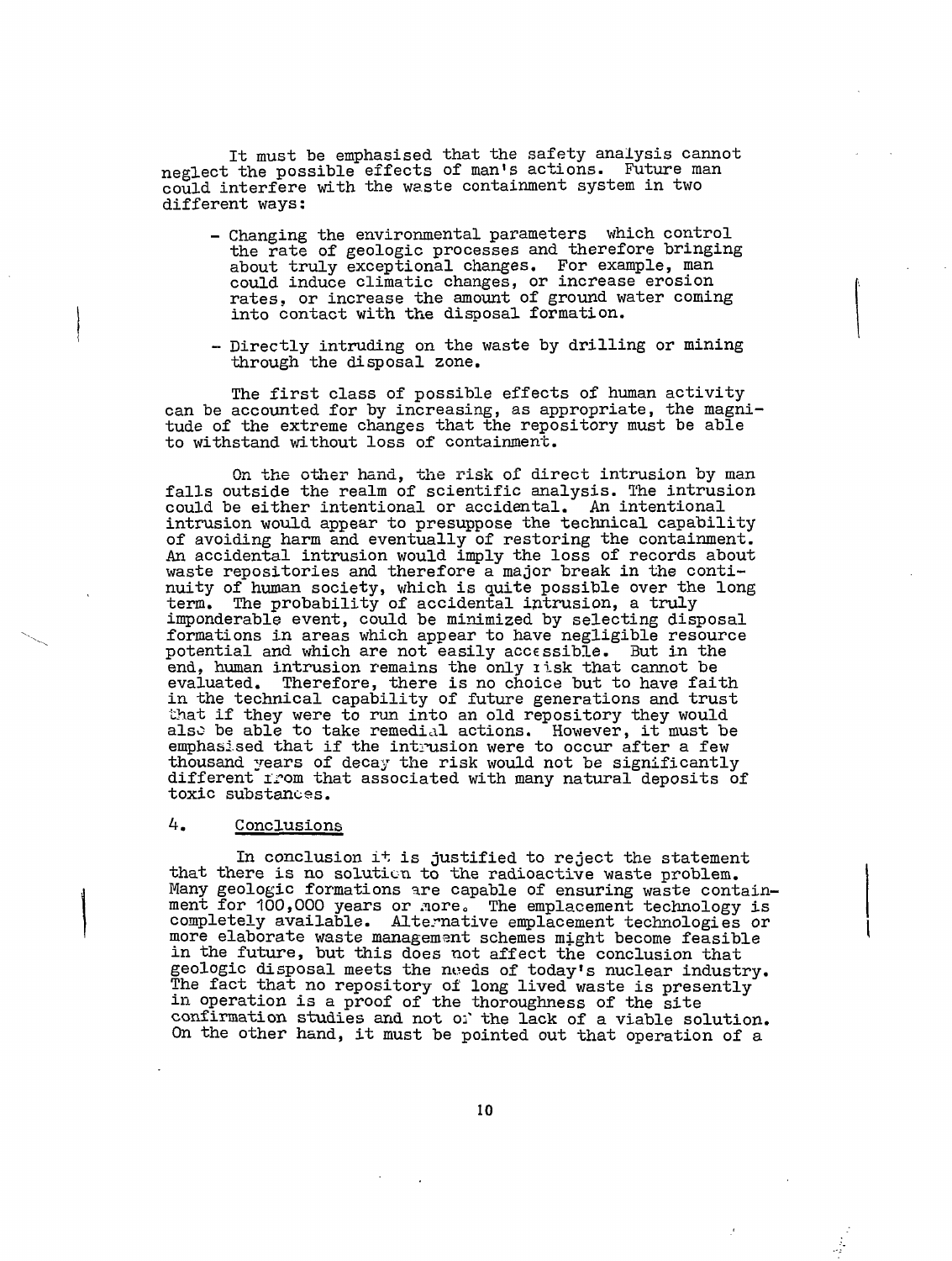waste repository, even for several decades, would not prove the capability of the formation to contain the waste for 100,000 years or more. The only possible demonstration of the adequacy of the disposal system is conceptual in nature and consists of showing that even the most extreme geologic changes would not lead to hazardous consequences.